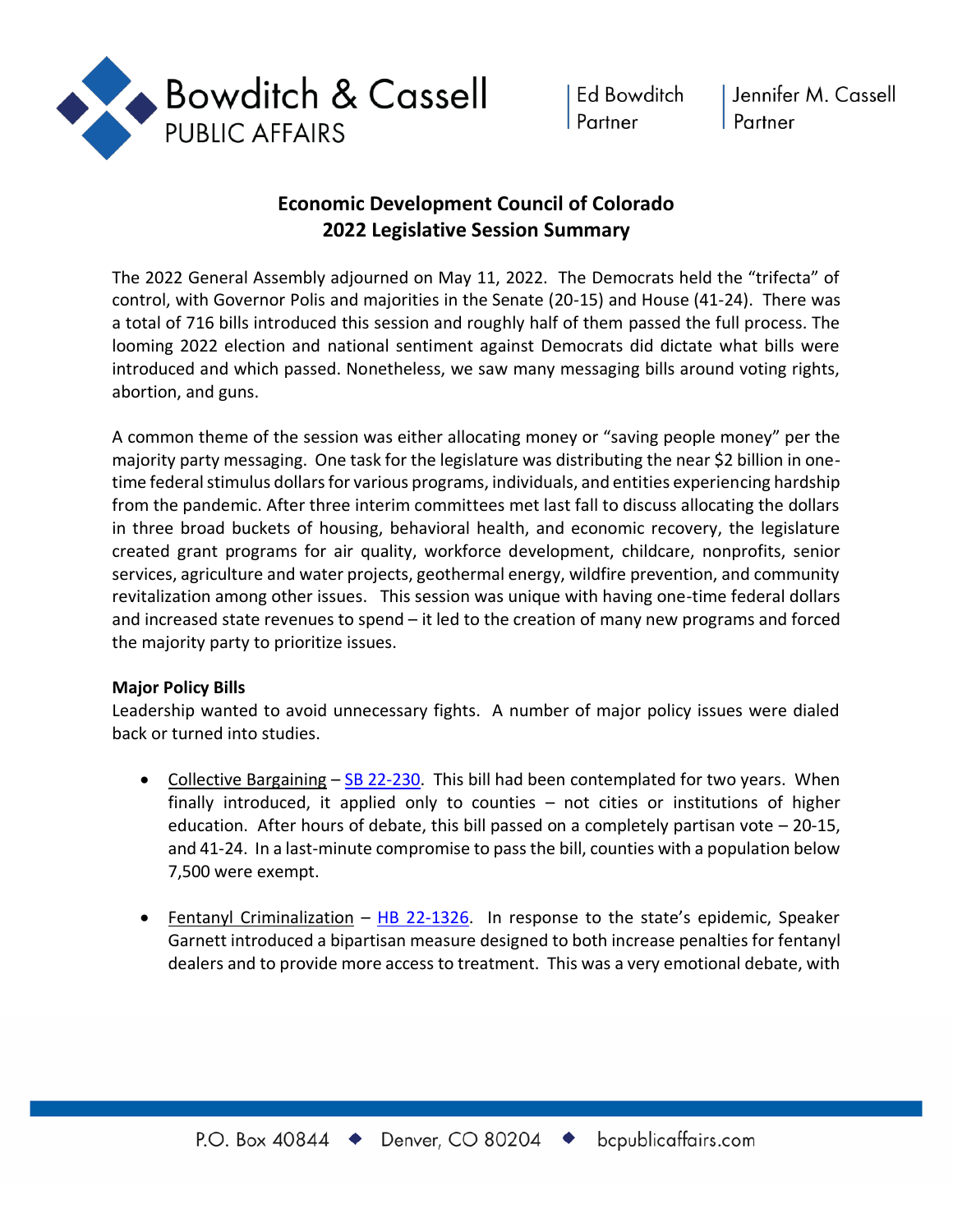law enforcement, family members of individuals who had died, and treatment advocates all telling compelling stories.

- Unemployment Insurance Trust Fund SB 22-234. With the uptick in unemployment claims, the state had to borrow money that led to a \$1 billion deficit in the UI Trust Fund. Wanting to ease the burden on employers to backfill the Fund, the Governor, legislative leadership, and the business community agreed to a \$600 million allocation to the Fund.
- TABOR Refunds  $-$  SB 22-233. Colorado is subject to a revenue limit, and this year the state is anticipated to exceed its revenue limit by approximately \$2.0 billion, resulting in TABOR refunds made through the Senior and Disabled Veteran Homestead Exemption, a temporary income tax reduction, and a sales tax credit. This bill created a fourth mechanism that will refund every taxpayer \$400 - you can expect your check this Fall!
- Property Tax Reductions  $-$  SB 22-238. In order to negotiate the withdrawal of proposed property tax initiatives from the ballot this November, the legislature passed SB 22-238 to temporarily reduce residential and nonresidential assessment rates for 2023.
- Homeless Initiatives Governor Polis offered a variety of initiatives to help address homelessness: HB 22-1377 establishes a \$100 million grant program for local governments and SB 22-211 repurposes the Ridge View campus in Arapahoe County to serve homeless individuals. In addition, HB 22-1083 expands a current tax credit for nonprofits that provide services from enterprise zones to statewide.
- Creation of the Department of Early Childhood HB 22-1295. This bill creates the 20<sup>th</sup> State Department – focusing on implementing the state's new free preschool program that was authorized by the voters through the 2020 tax on tobacco and nicotine products. The creation of the new department also transitions certain child and youth services from DHS. The new department will go live in July of this year, with the executive director having sole authority to oversee all the programs for the first two years.
- Flavored Vaping Ban HB 22-1064. This was the most lobbied bill of the session, according to some accounts. Public health advocates, K-12 leaders, families of addicted children testified in favor, while a strong group of convenience stores, tobacco sellers, and other businesses testified against the bill. Ultimately it died in the second chamber.
- Restricting Incarceration of Juveniles HB 22-1131. Criminal justice reform advocates introduced this bill early in the session to ban the incarceration of 10–12 year-olds citing data that it is harmful to youth. With the bill not offering alternative services and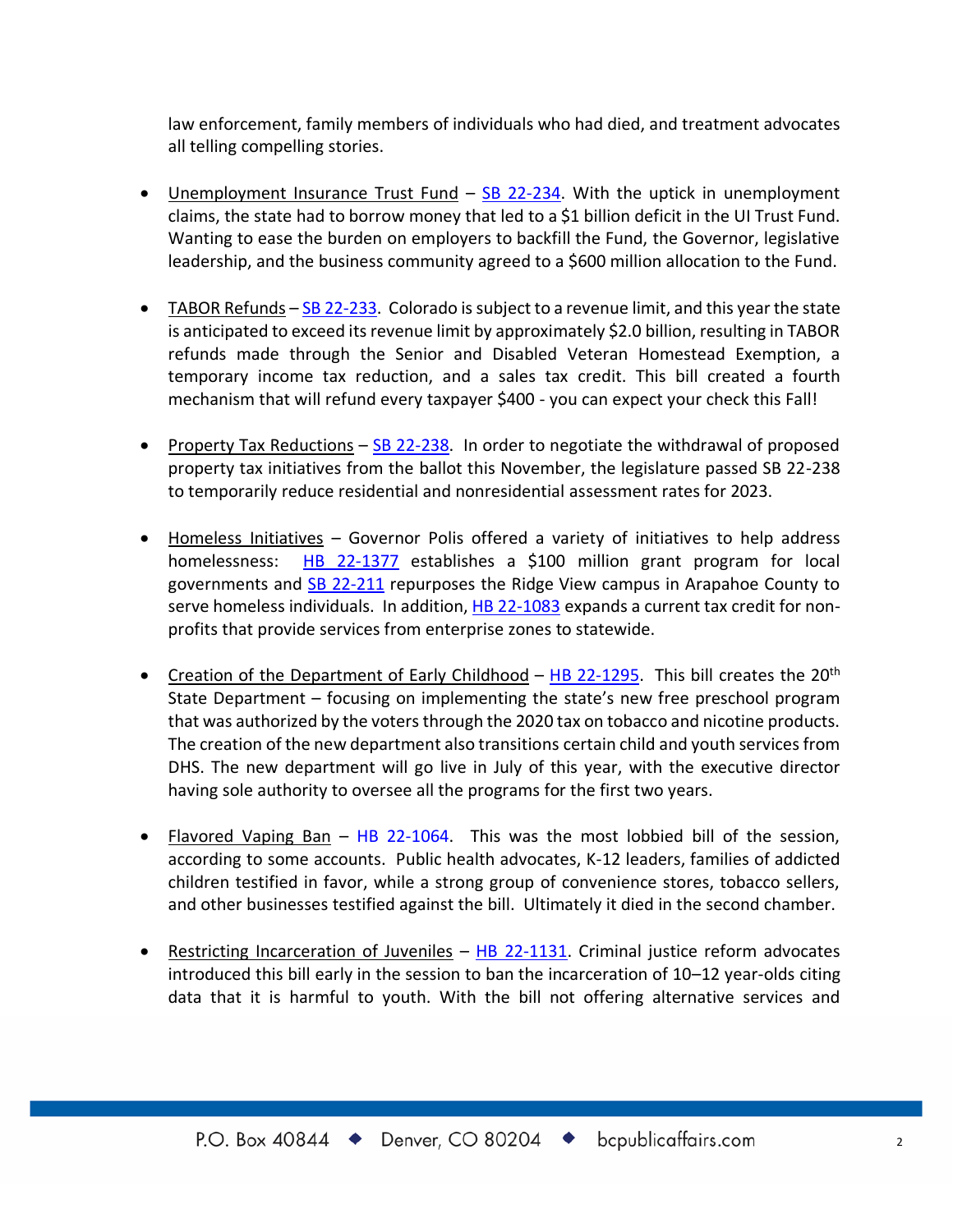programs for these juveniles, county human services departments and district attorney offices were successful in transforming the bill into a study.

### **Summary of Budget**

Colorado's budget for FY 2022-23 reflects strong General Fund collections. The state's economy and tax collections have increased sufficiently to provide an overall increase of 12 percent in the General Fund. This allowed the state to make the following priority investments:

- 1. A "buy down" of \$182 million of the K-12 budget stabilization factor, resulting in an average increase of 5.39 percent in district total program budgets.
- 2. A 10 percent increase for institutions of higher education, along with a 2 percent cap on tuition increases for resident students.
- 3. A 3 percent increase in state employee raises.
- 4. Significant new staff and \$15.3 million in funding for public safety and law enforcement.
- 5. Over \$40 million for air quality programs.
- 6. A \$58.5 million increase in funding for individuals with intellectual and development disabilities.

The state will now have a 15 percent General Fund reserve.

#### **2022 Ballot Measures**

As 2022 is an even numbered year, any issue can be on the ballot, in contrast with "off year" elections which are limited to fiscal issues. At this point, a proposed income tax cut (lowering the flat tax rate from 4.55 percent to 4.41 percent) is certified to be on the ballot. Other measures are approved for signature collection: legalization of mushrooms, abortion restrictions, money for K-12 education, campaign expenditure limits, and dental procedures. We will know the final measures certified for the ballot by mid-August.

One referred measure from the legislature (HB 22-1414) would expand the state's school lunch program to include all students free of charge. This would be paid for by limiting tax deductions for individuals making more than \$300,000.

## **2022 Elections**

National issues (international uncertainty, inflation, Washington gridlock) have many Democratic legislators in Colorado uneasy about the fall election. All eyes will be on the Senate to see if party control flips. Term limits, retirements, and redistricting will force the departure of many legislators. We have a handful of legislators who will be running for a different chamber, local office, or congressional seats. In all, 2023 will bring 20-30 new legislators to the Capitol.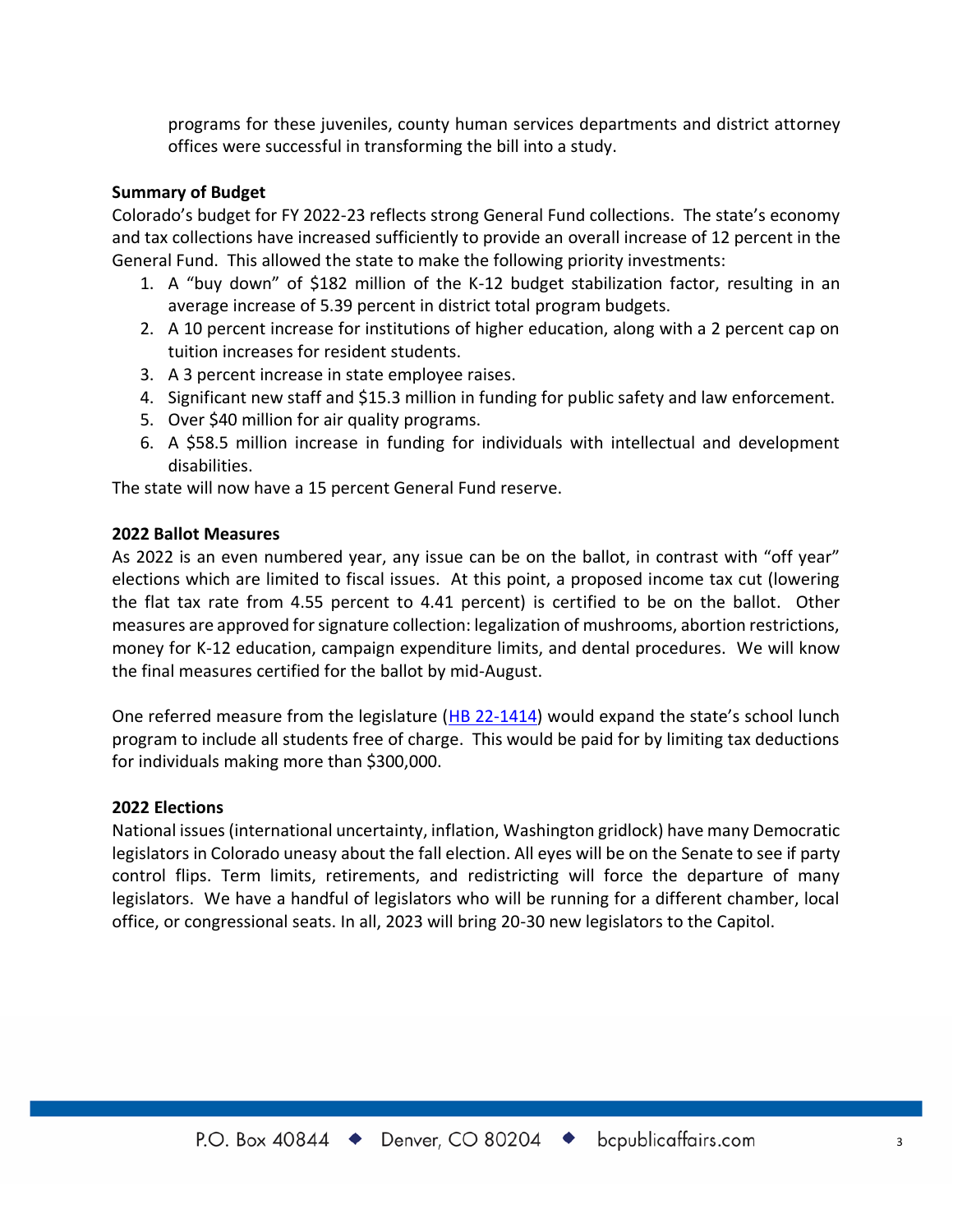## **Issues of Interest for Economic Development Council of Colorado**

The 2022 session was another big year for EDCC issues as we expected. We tracked various bills, but spent most of our time on three priorities: EDO funding, business regulations, and tax reform. Other issues we followed included workforce development, affordable housing, transportation, oil and gas regulations, and environmental regulations.

Our priority for the session was to secure EDO funding again. We pushed for a permanent line item within OEDIT's budget at an increased amount of \$2.5 million. Because we did not have data to prove the validity and success of the program, nor OEDIT's full support, our request was cut back to \$1 million for one additional year (HB 22-1329, OEDIT budget, page 59). Nonetheless, this was a big win for us this year!

Affordable housing was a hot topic as multiple bills were introduced from the Affordable Housing Task Force that met in the interim. We supported all of those efforts –

- 1. HB 22-1051 extends and expands the affordable housing tax credit administered by CHFA.
- 2. HB 22-1282 creates the Innovative Housing Incentive Program within OEDIT to incentivize developers to build and develop innovative housing options such as modular, tiny, and prefabricated homes.
- 3. HB 22-1304 provides grants to local governments for developing housing infrastructure, providing gap financing, and land banking.
- 4. SB 22-146 increases funding to CHFA's middle income access program which targets individuals whose income is too high to qualify for affordable housing projects, but whose income is too low for the current housing market. We testified in support of this bill.
- 5. SB 22-159 creates a revolving loan fund for local governments to borrow low interest loans for affordable housing projects.

In the beginning of the session, a common theme of bills introduced was placing mandates on businesses. HB 22-1138 would require businesses with 100 or more employees to conduct clean commuting surveys and plans for employees, and HB 22-1152 would prohibit an employer from taking an adverse action against an employee for taking medical marijuana while on the job. We opposed both, and they failed to pass. However, there were other restrictive bills that we opposed that did make it through the process. The first was HB 22-1244 which creates a new program within CDPHE to regulate toxic air contaminants and will place reporting requirements on industrial and manufacturing businesses. The second was HB 22-1355 which will require producers (businesses) of certain materials to pay "dues" to a state-sanctioned non-profit to promote recycling. This will shift the burden of recycling programs from local governments to producers thereby increasing the cost of doing business. Both of these bills were cut back, but concerns still remain.